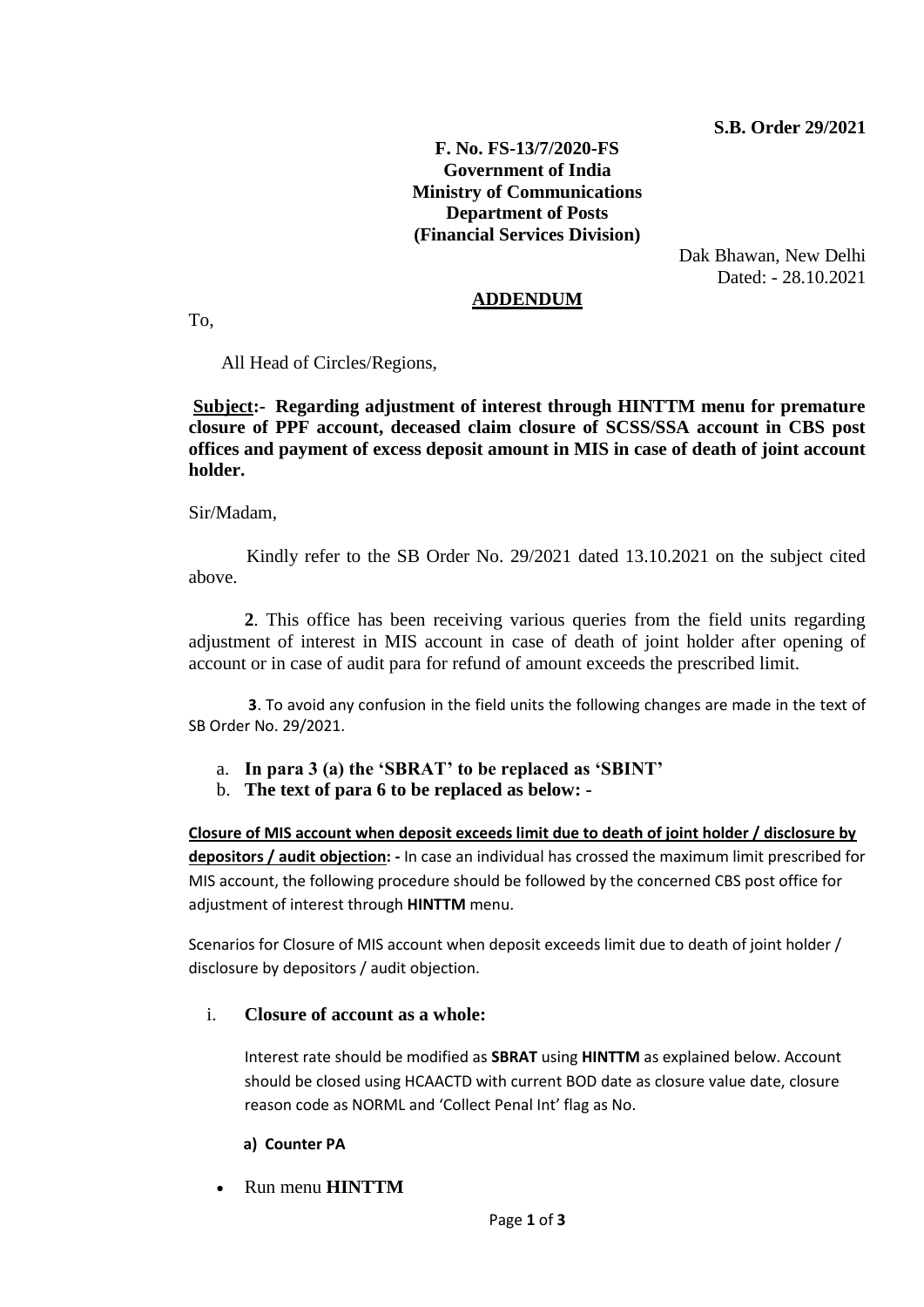- Select Function  $= M -$ Modify
- Entity Type  $=$  A-Accounts
- Entity  $ID = MIS$  Account number
- Go
- Interest Table Code = **SBRAT**
- Start Date  $=$  Date upto which MIS interest is applicable  $+1$  (For example one of the joint depositors died on 03-04-2021, date to be entered as 04-04-2021)
- End Date =  $31 12 2099$
- Submit

# **b**) **Supervisor**

- Run menu **HINTTM**
- Select Function  $=$  **V** Verify
- Entity Type  $=$  A-Accounts
- Entity  $ID = MIS$  Account number
- Go
- Verify the account number and date of the applicable SB Interest rate.
- Submit

# ii. **Closure of account partially, to the extent of excess deposit:**

- a. If part of the deposit amount becomes excess from the date of opening itself, Interest rate need not be modified in **HINTTM**. Closure should be done using HCAACTD as follows to ensure that SB interest will be applied for the amount being withdrawn:
- In **HCAACTD** criteria screen excess deposit amount has to be entered instead of the entire principal amount
- Closure value date should be current BOD date
- Closure reason code should be entered as NORML in Closure Exceptions tab
- After this, Interest Code field gets enabled in Closure Details tab
- SBRAT should be entered in the Interest Code
- Submit
- b. If part of the deposit becomes excess after the date of opening, three steps are to be followed meticulously:

**(i) HINTTM** – Modify interest rate to SBRAT as explained in option (i) above Close account in **HCAACTD** as follows:

- ii. In **HCAACTD** criteria screen excess deposit amount has to be entered instead of the entire principal amount
	- Closure value date should be current BOD date
	- Closure reason code should be entered as NORML in Closure Exceptions tab
	- Visit Closure Details tab and then Submit
	- Verify account closure in **HCAACVTD**

Page **2** of **3 (iii) HINTTM** – Modify interest rate to **MISGN with start date as account opening date to ensure that original rate of interest is applied to the balance amount in**